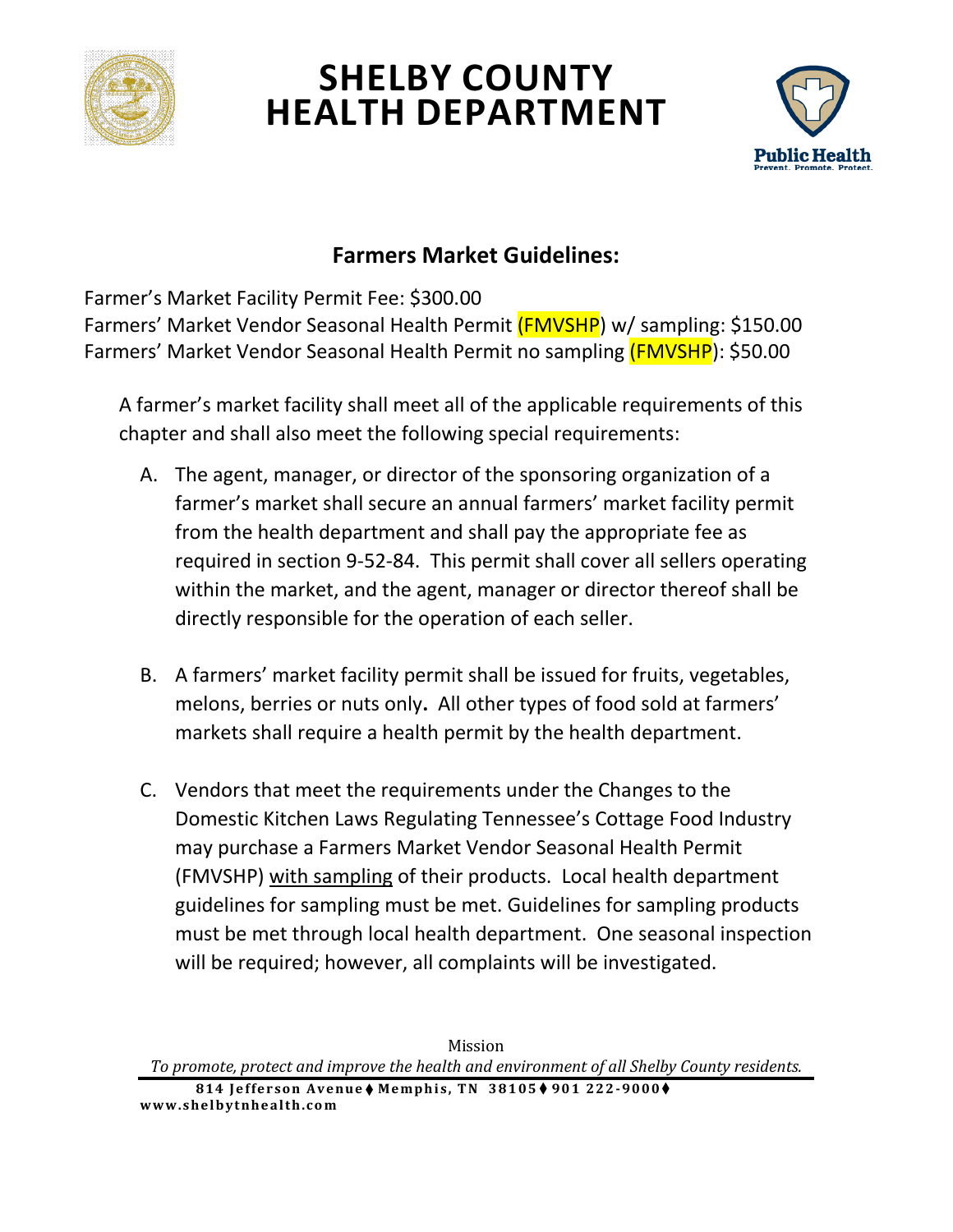- D. Vendors that meet the requirements under the Changes to the Domestic Kitchen Laws Regulating Tennessee's Cottage Food Industry may purchase a FMVSHP without sampling of their products. One seasonal inspection will be required; however, all complaints will be investigated. Vendors that are found distributing samples of their product without the sampling health permit will be held in violation of the ordinance.
- E. The person requesting the permit for a farmers' market facility must submit an application to the health department. Random inspections will be conducted at the farmers' markets facility; however, all complaints will be investigated. Each applicant will be provided basic food safety training and materials describing the permitting requirements for selling of different types of food at the farmers' market.
- F. A farmers' market facility permit may be suspended or revoked for violating the applicable provisions of this chapter, as required in section 9-52-7.
- G. Unprocessed fresh fruits, including cantaloupe and melons, shall be sold whole and shall not be cut or sliced while on the premises of the market. There will be no sampling of fruits at farmers' market.
- H. The farmers' market facility must be completely contained on a paved surface. Toilet facilities shall be provided by the sponsoring organization and made available to the public, and shall meet the requirements of the county plumbing code.
- I. A separate permit must be obtained to become a vendor for each farmers' market facility location. A separate FMVSHP (sampling or non-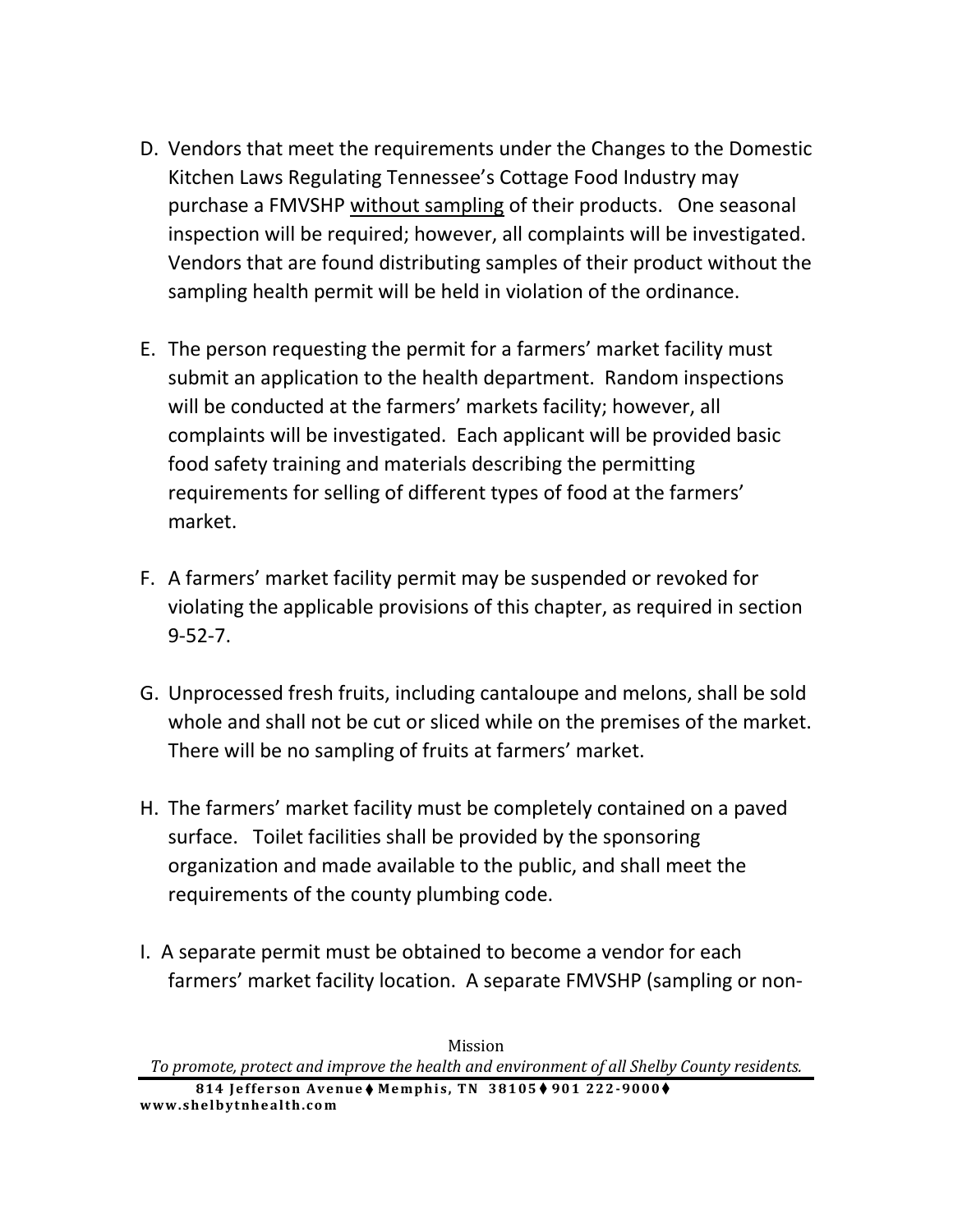sampling) must be obtained for each farmers' market location**.** Farmers' market and FMVSHP shall not be transferable from site to location.

J. Failure to comply with the ordinance or local health department guidelines will result in an environmental court citation being issued and permit being revoked.

Mission *To promote, protect and improve the health and environment of all Shelby County residents.*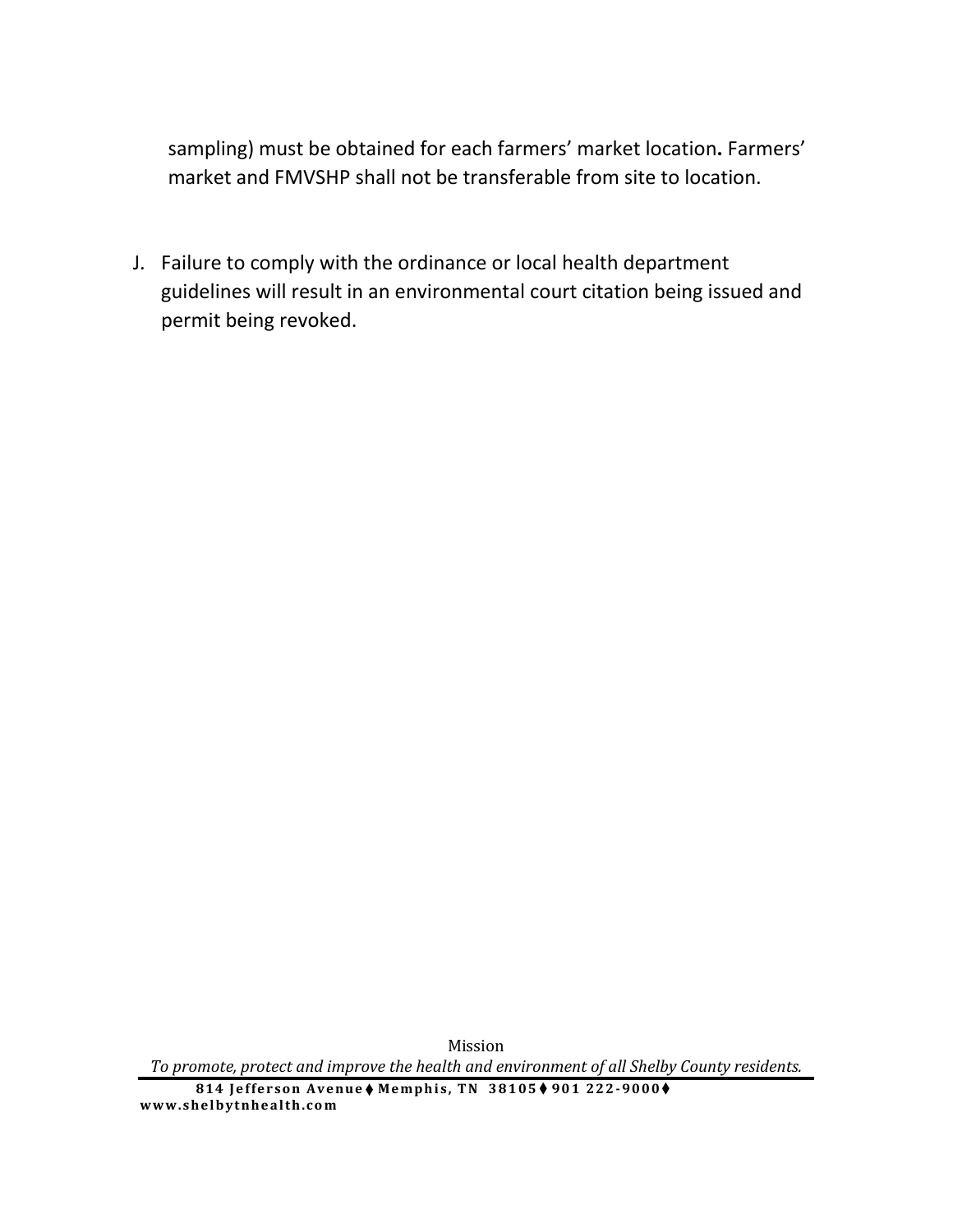# **Sampling Guidelines**

Shelby County Health Department mission is to promote, protect and improve the health of all in Shelby County. The Sampling Guidelines has been put in place to avoid any and all foodborne illnesses related to personal hygiene and proper temperature control. Temperature Control for Safety (TCS) foods (meat, milk, eggs, cut tomatoes, etc.) Farmers' markets operating with seasonal permits must meet the required sampling guidelines with an inspection.

### **Processed Food Sampling**

Processed foods include baked goods (cakes, pies, cookies, etc.) jams, jellies, preserves, jerky, cheese, salsa, canned items, etc.

### **Standard Procedure:**

Samples must be prepared at a licensed kitchen prior to arriving at farmer's market. A food vendor that operates a licensed bakery or a domestic kitchen (cottage food law) can cut baked goods into pieces at their licensed facility, place the (food product on a tray with toothpicks or in a plastic sample cup). The tray must be kept covered or lids must be placed on the plastic sample cup.

- Packaged items (i.e., jelly, salsa, etc.) may be opened one package at a time and supplied with a disposable utensil for customers to use.
- Generally, use toothpicks, wax paper, paper sampling cups, or disposable utensils to distribute samples.
- Temperature control must be maintained on items needing refrigeration after opening until the food is consumed or discarded.

### **Minimal Procedure:**

Bring several clean, sanitized knives and cutting boards in protective plastic containers or food storage bags, wrapped in plastic wrap, etc.

- Use clean equipment to cut product, taking care to store in-use items so they are protected from contamination.
- Use single service items whenever possible.
- Replace soiled knives, cutting boards, etc. with clean items every four hours.
- Take soiled items with you at the end of the day.

### **Meat/Poultry/Fish Sampling:**

Mission

*To promote, protect and improve the health and environment of all Shelby County residents.*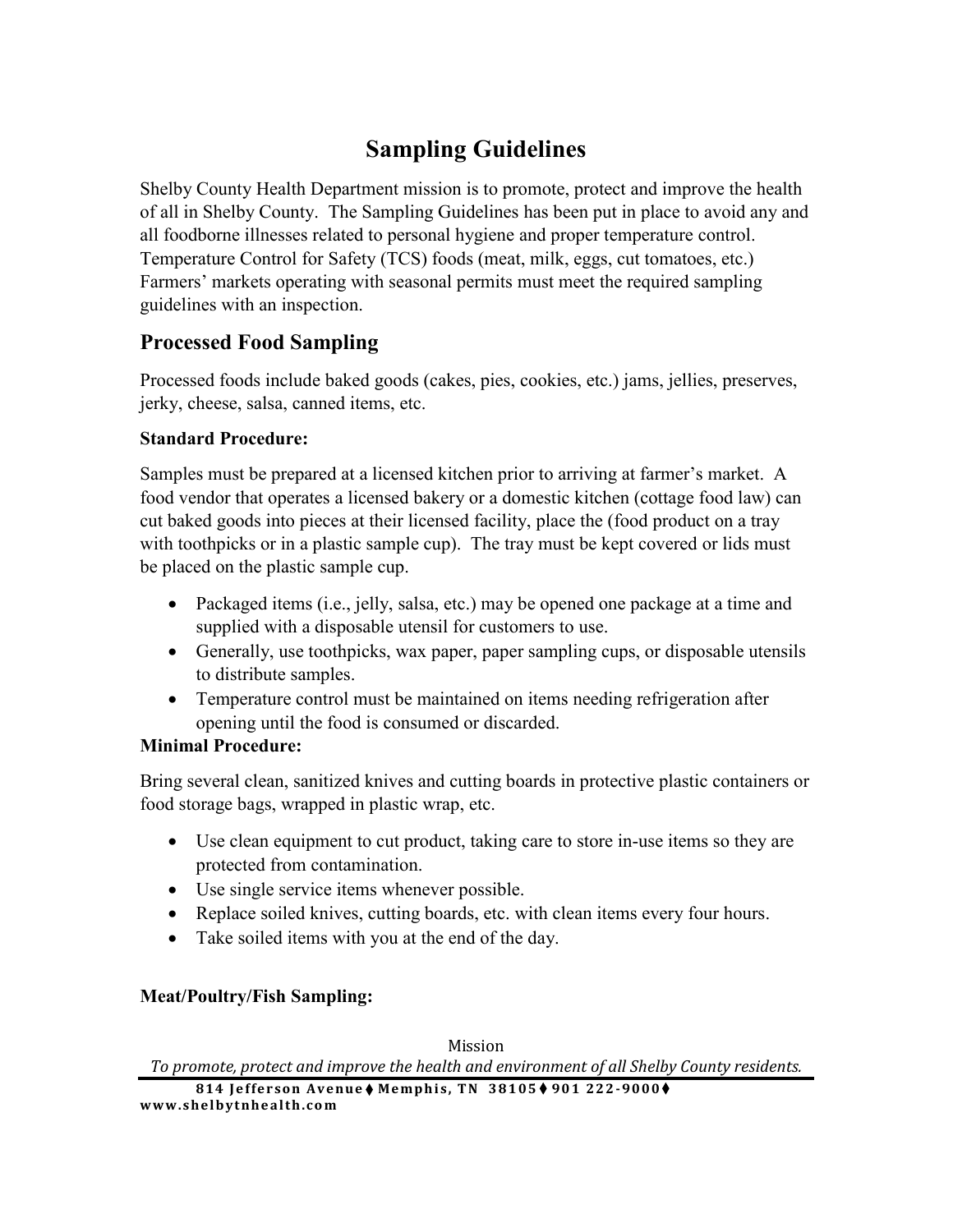All meats/poultry/fish must come from inspected approved sources. Vendors must be able to show proof of the approved source (Tennessee Department Agriculture, USDA). Home-canned and home-prepared foods are not allowed.

#### **Standard Procedure**

- Provide meats in pre-formed patties, or pre-cut portions not requiring on-site preparation.
- Serve cooked items directly from a covered grill using sanitary methods, such as toothpicks or tissues.

#### **Minimal Procedure**

- When foods are cooked and held, the product must be held at 135°F or above.
- Foods must be protected from environmental contamination and insects at all times.
- Provide condiments in single service packets, unless the condiment is an item being offered as a sample.
- Should on-site utensil and equipment washing be necessary, set up and operate as shown in warewashing section.

#### **Personal Hygiene**

The following procedures will help assure food safety:

#### **Avoid Bare Hand Contact With Ready-To-Eat Food**

Employees may not have bare hand contact with exposed ready-to-eat food. Suitable utensils, such as deli paper, spatulas, tongs, dispensing equipment, or gloves shall be used.

#### **Practice Good Personal Hygiene**

Employees shall maintain a high degree of personal cleanliness and shall conform to good hygienic practices during all working periods. Employees shall have clean outer garments and wear effective hair restraints (i.e., baseball cap, hair restraints). Smoking, eating, and drinking are not allowed by employees when preparing or serving samples.

#### **Wash Hands Frequently**

Employees must wash their hands and exposed portions of the arms after touching bare human body parts, using the toilet room, coughing/sneezing, using a handkerchief, using tobacco, eating/drinking, handling soiled equipment/utensils, as often as necessary to prevent cross-contamination, when switching between raw and ready-to-eat food, and after engaging in other activities that contaminate the hands.

Mission *To promote, protect and improve the health and environment of all Shelby County residents.*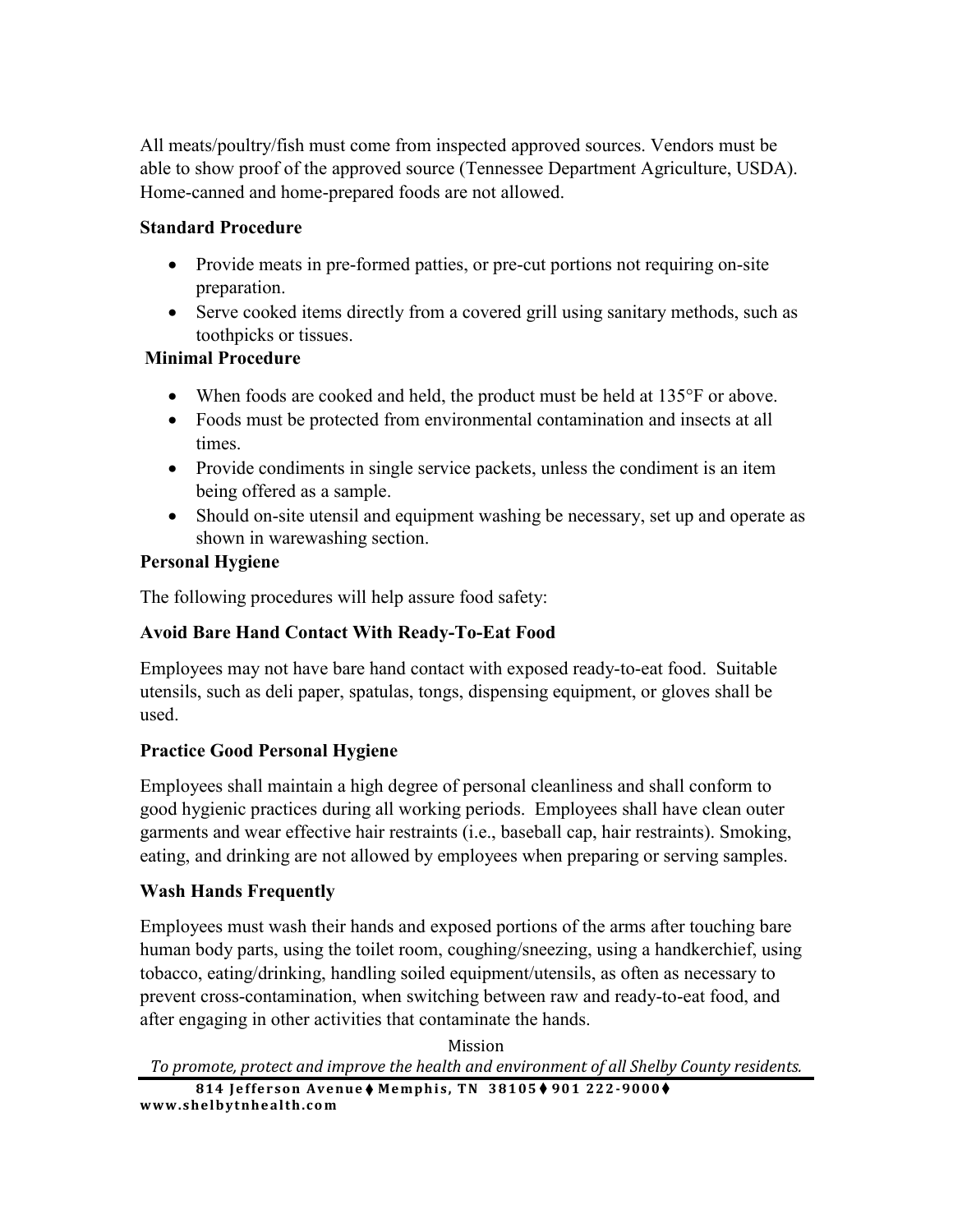#### **Wash Hands Properly**

Employees shall clean their hands and exposed portions of the arms for a minimal of twenty seconds in a properly equipped handwashing facility by vigorously rubbing together the surfaces of the lathered hands and arms and thoroughly rinsing with clean water. Employees shall pay particular attention to the areas underneath the fingernails and between the fingers. To avoid contaminating hands, food employees may use disposable paper towels or similar barriers when touching surfaces such as faucet handles.

#### **Provide Proper Handwashing Facilities**

When cutting or handling exposed ready to eat food, use either handwashing facilities provided in your space or located in close proximity to your space (diagram shown on final page.)

Two levels of handwashing facilities are possible:

- 1. Potable hot and cold tempered running water under pressure with suitable hand cleaner, dispensed paper towels, and a waste receptacle. This option must be used when available.
- 2. When food exposure is limited, a food vendor may use a five-gallon insulated container with a spigot, which can be turned on to allow potable, clean, warm water to flow over one's hands into a waste receiving bucket of equal or larger volume; suitable hand cleaner; disposable towels, and a waste receptacle.

#### **Exclude Ill Employees From Work**

The person in charge must exclude employees who have the following conditions

- Symptoms such as diarrhea, fever, vomiting, jaundice, sore throat with fever, and lesions. (A food employee with vomiting or diarrhea must be free of symptoms for at least 24 hours.)
- Illnesses such as Salmonellosis, Shigellosis, Escherichia coli, Hepatitis A, or Norovirus.
- Coronavirus (Covid-19) symptoms such as fever or chills, cough, shortness of breath or difficulty breathing, fatigue, muscle or body aches, headache, loss of taste or smell, sore throat, congestion or runny nose, diarrhea, nausea or vomiting.

**Temperature Control of Foods** 

Mission

*To promote, protect and improve the health and environment of all Shelby County residents.*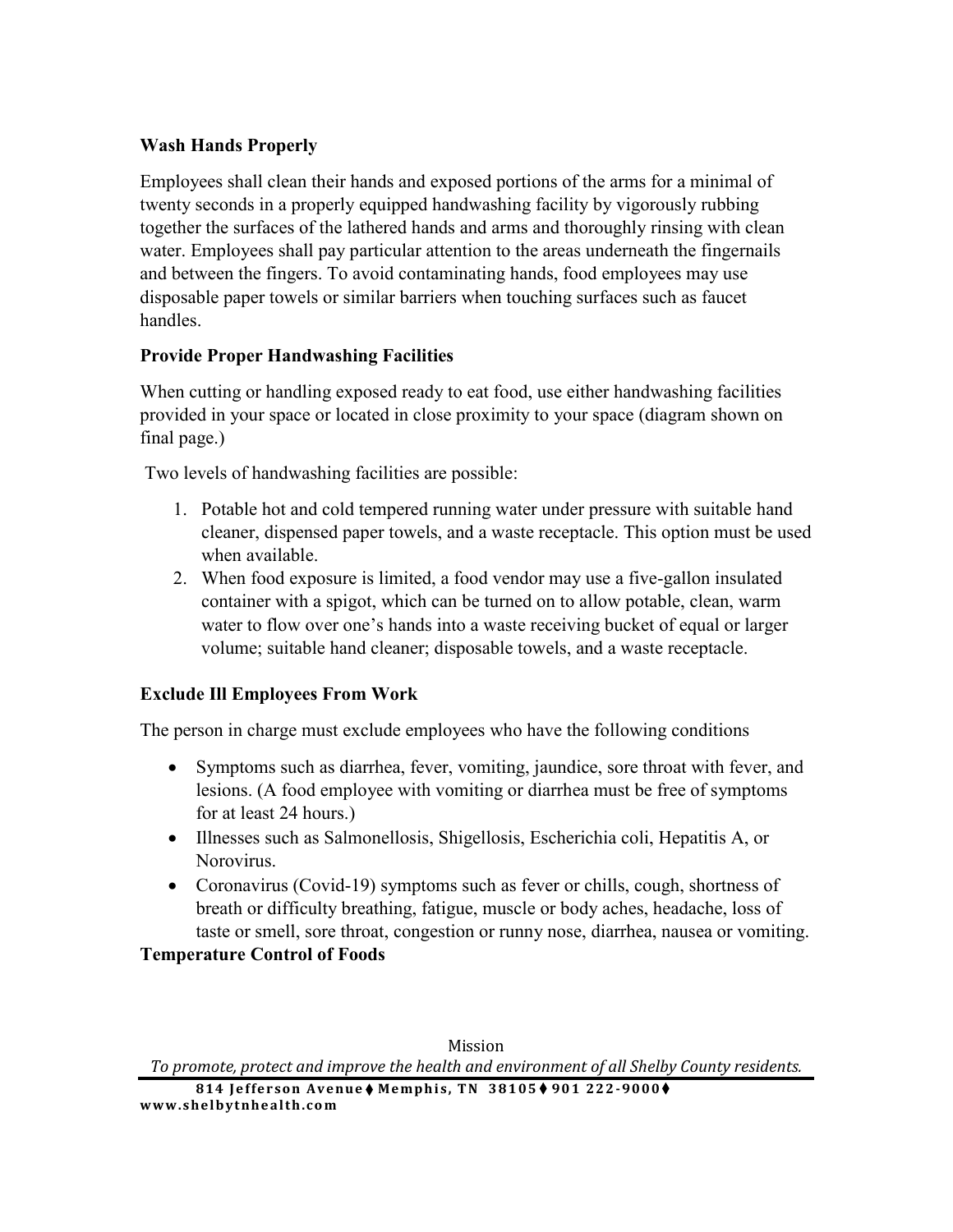Temperature Control for Safety (TCS) foods (i.e. meat, poultry, fish, milk, eggs, cut tomatoes, etc.) must be maintained at proper temperature to prevent the growth of disease-causing organisms.

Hot Holding: 135°F or higher.

Cold Holding: 41°F or below.

Cooking Temperatures for Temperature Control for Safety (TCS) foods are: Poultry - 165°F, Ground Beef -155°F, Pork - 155°F, Fish - 145°F. Partial cooking of TCS foods is prohibited.

A thermometer shall be provided to check internal temperatures of TCS hot and cold food items.

#### **Food Protection**

All food shall be protected from customer handling, coughing, sneezing, or other contamination by wrapping, the use of sneeze guards, or other effective barriers.

- Preparation of samples must be done using smooth, cleanable surfaces (i.e. tables) that are protected from customer traffic.
- Slicing must be done on cutting boards. Slicing may not be done on vehicle tailgates or by using pocket knives. *(Please refer to minimal procedure under processed food sampling on page1).*
- Display food samples on disposable plates or trays. When transporting preprepared samples, protect from contamination and maintain temperature control of Temperature Control for Safety (TCS) foods.

#### **Warewashing**

When on-site warewashing must done as follows. Either a commercial dishwasher or a three-compartment sink set-up must be utilized to wash, rinse, and sanitize equipment and utensils coming into contact with food. The minimum requirements for a utensil washing set-up to wash/rinse/sanitize should consist of three basins that are large enough for immersion of the utensils, a potable hot water supply, and an adequate disposal method for the wastewater. In-use equipment and utensils must be cleaned and sanitized at least every four hours.

#### **Sanitizing**

Mission *To promote, protect and improve the health and environment of all Shelby County residents.*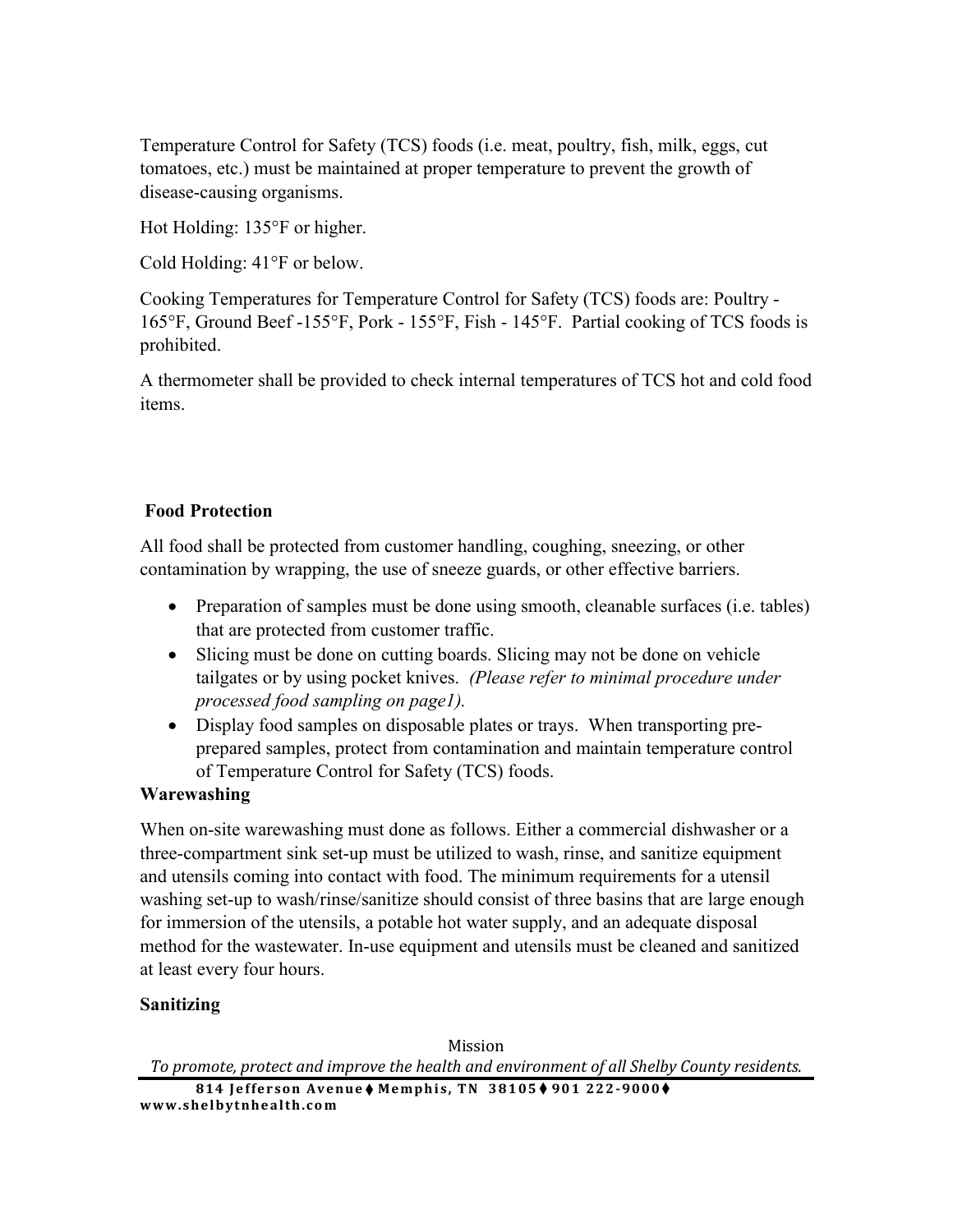An approved sanitizer must be provided for sanitizing food contact surfaces. Sanitizers must be used at appropriate strengths as specified by manufacturer. Three common sanitizers, and the typical concentrations required by manufacturers, are: Chlorine solution  $= 50$  ppm; or Quaternary ammonium compound  $= 200$  ppm. Soak clean, rinsed items in sanitizing solution for at least 60 seconds and then air dry. An approved test kit to measure sanitizer concentrations must be available and used. (Diagram shown on final page.)

#### **Overhead Protection**

Outdoor farmers' market booths which offer food samples must be covered with a canopy or other type of overhead protection unless the food items offered are prepackaged. Overhead protection is not required over outdoor cooking devices. Grillers, smokers must have screen protection for the prevention of insects.

#### **Floors**

Flooring is necessary when located on dirt, gravel or a surface that can allow dust or mud to be generated and contaminate food samples. When temporary flooring is provided, it should be constructed of materials such as non-absorbent matting, tight wood or removable platforms that minimize dust and mud.

### **Insect Control**

When flying insects and other pests are absent due to the location of the establishment, the weather, or other limiting conditions, no insect protection is required. When insects are present, any exposed food samples must be protected by providing walls, screens, doors, etc. designed to prevent the entry of pests.

Any farmer's market booth that serves full meals must obtain a temporary food establishment license from the local health department.

Mission *To promote, protect and improve the health and environment of all Shelby County residents.*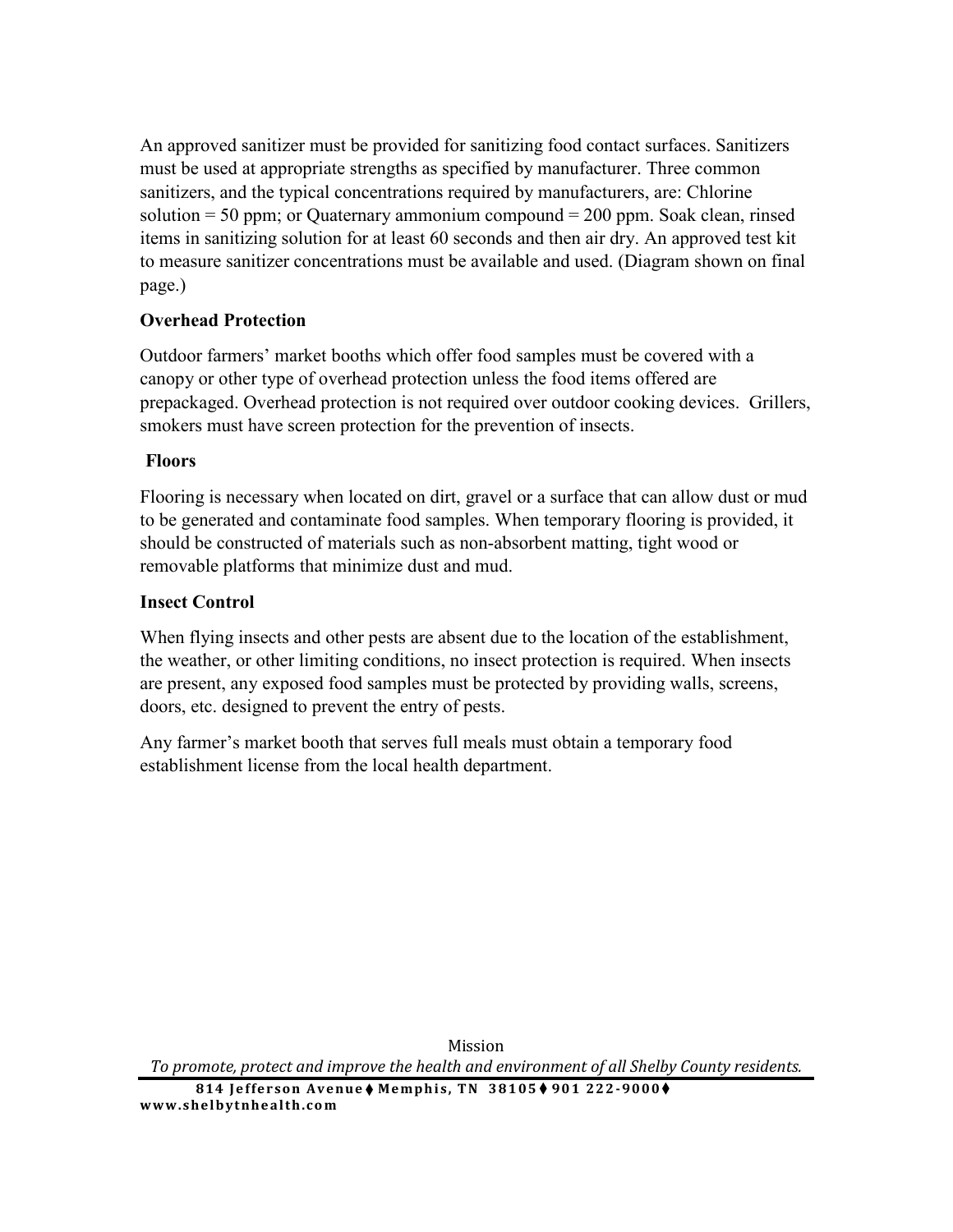# **Farmers' Markets Safe Food Sampling Self Checklist**

| 1. Refrigerator or cooler with drained ice provided, if needed.                                                                                            |
|------------------------------------------------------------------------------------------------------------------------------------------------------------|
| 2. Adequate supply of clean cutting boards, knives, disposable display plates, disposable<br>gloves, deli tissue, etc.                                     |
| 3. Cooking thermometer available if hot or cold samples provided.                                                                                          |
| 4. Table for preparing, storing, handling samples provided and located in an area protected<br>customer traffic, rain, insects, etc.                       |
| 5. Warewashing sinks, detergent, hot water, sanitizer and sanitizer test strips provided, if needed.                                                       |
| 6. Covered garbage container available.                                                                                                                    |
| 7. Insect protection provided, if needed.                                                                                                                  |
| 8. Container to store soiled items in provided (knives, cutting boards, etc.).                                                                             |
| 9. Flooring provided if dust and mud can be generated.                                                                                                     |
| 10. Ill employees excluded from working.                                                                                                                   |
| 11. No bare hand contact with ready-to-eat food- gloves, tongs, deli tissue, etc., used.                                                                   |
| 12. Cooked samples cooked to proper internal temperature.                                                                                                  |
| 13. Temperature Control for Safety (TCS) foods maintained at proper temperatures (i.e. items such as<br>meat, milk, eggs, cut melons, cut tomatoes, etc.). |
| 14. Use of single service, disposable items maximized.                                                                                                     |
| 15. Display samples protected from insects, sneezing, handling, etc. during preparation, storage and<br>display (i.e. store and display wrapped, covered). |
| 16. Bagged ice stored and handled in a manner that prevents contamination.                                                                                 |
| 17. Warewashing conducted properly (wash, rinse, sanitize, air dry).                                                                                       |
| 18. Wastewater properly disposed of in sewer (not on ground or in storm drain).                                                                            |

Mission

*To promote, protect and improve the health and environment of all Shelby County residents.*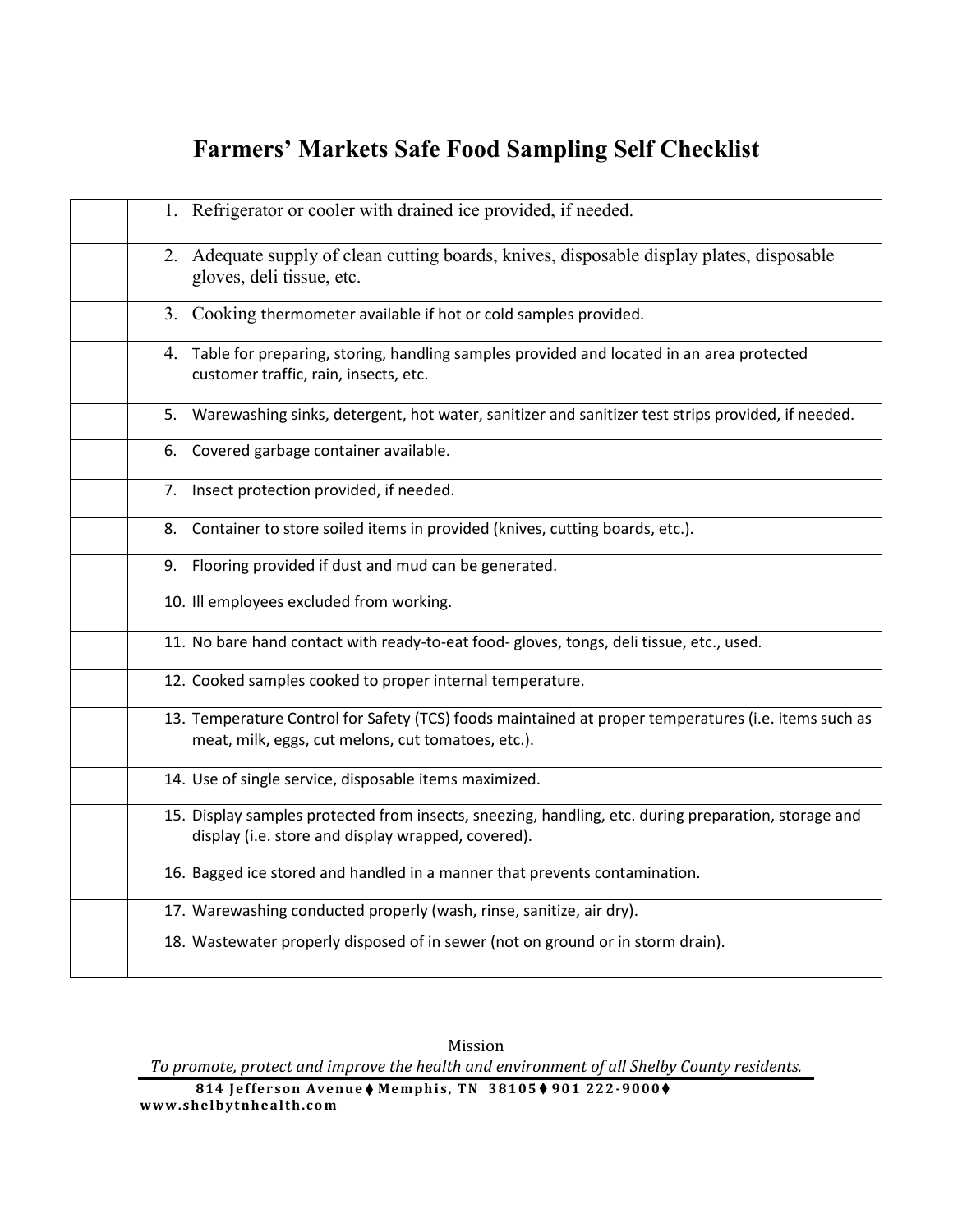

+ Any wiping cloths used must be stored in the sanitizer solution while not in use.

Mission

*To promote, protect and improve the health and environment of all Shelby County residents.*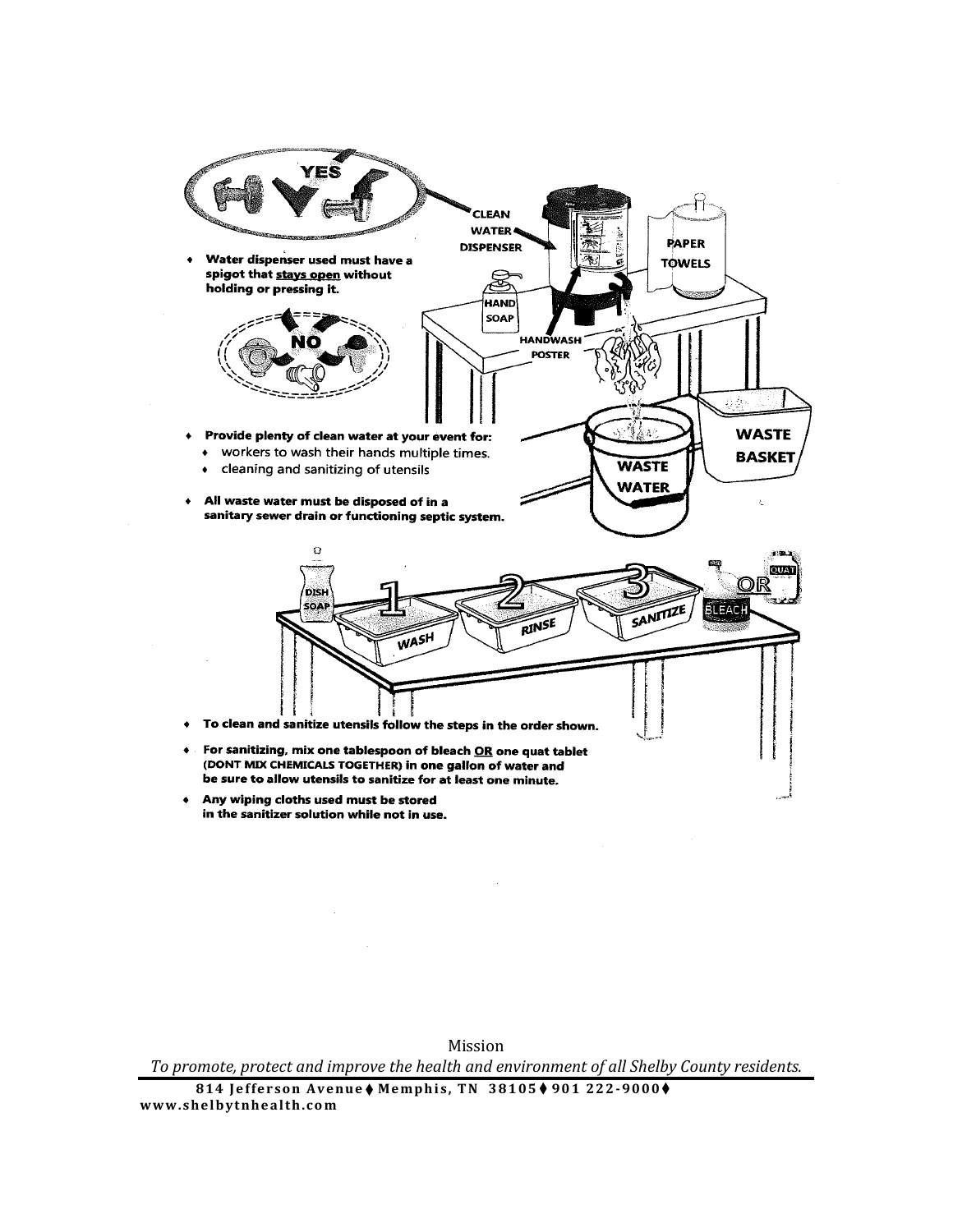## **Farmers Market Possible Questions**

1. What is being achieved by changing the previous farmers' market county ordinances?

Farmers' markets have been around for a long time. However, today's farmers' market is more complex than ever. In the past, whole fruits and vegetables were the primary items sold; now, food is processed, cut open for display purposes, and offered as samples to entice purchasing from the public. Because of the evolving complexity of food items offered at the farmers' market. It is necessary for the local health department to become more involved in ensuring food safety. Improve on food safety while the burden in costs and time for the vendors.

2. Why is the health department introducing seasonal permits to food vendors that are not covered under the farmers' market permit?

Currently, food vendors are paying for a temporary food permit each weekend they are operating at the farmers' market. At the present time, if a food vendor is working at the farmers' market every weekend from the month of March to the month of October a temporary permit with sampling would cost a vendor an estimated total of \$930.00 and a temporary permit without sampling's estimated cost is 348.75. If the health department implement a seasonal permit for food vendors under the farmers' market ordinance, the fee's for food vendors drops dramatically. A seasonal farmers market health permit with sampling would cost \$150.00. A seasonal farmers' market health permit without sampling would cost \$50.00. This reduces the financial burden on food vendors at a farmers' markets. This would reduce costs and time.

3. Why food vendors selling food would not be covered under the farmers' market permit?

The current Shelby County Ordinance Section 9-52-84 sub section C states a farmers' market permit shall be issued for fruits, vegetables, melons, berries or

Mission *To promote, protect and improve the health and environment of all Shelby County residents.*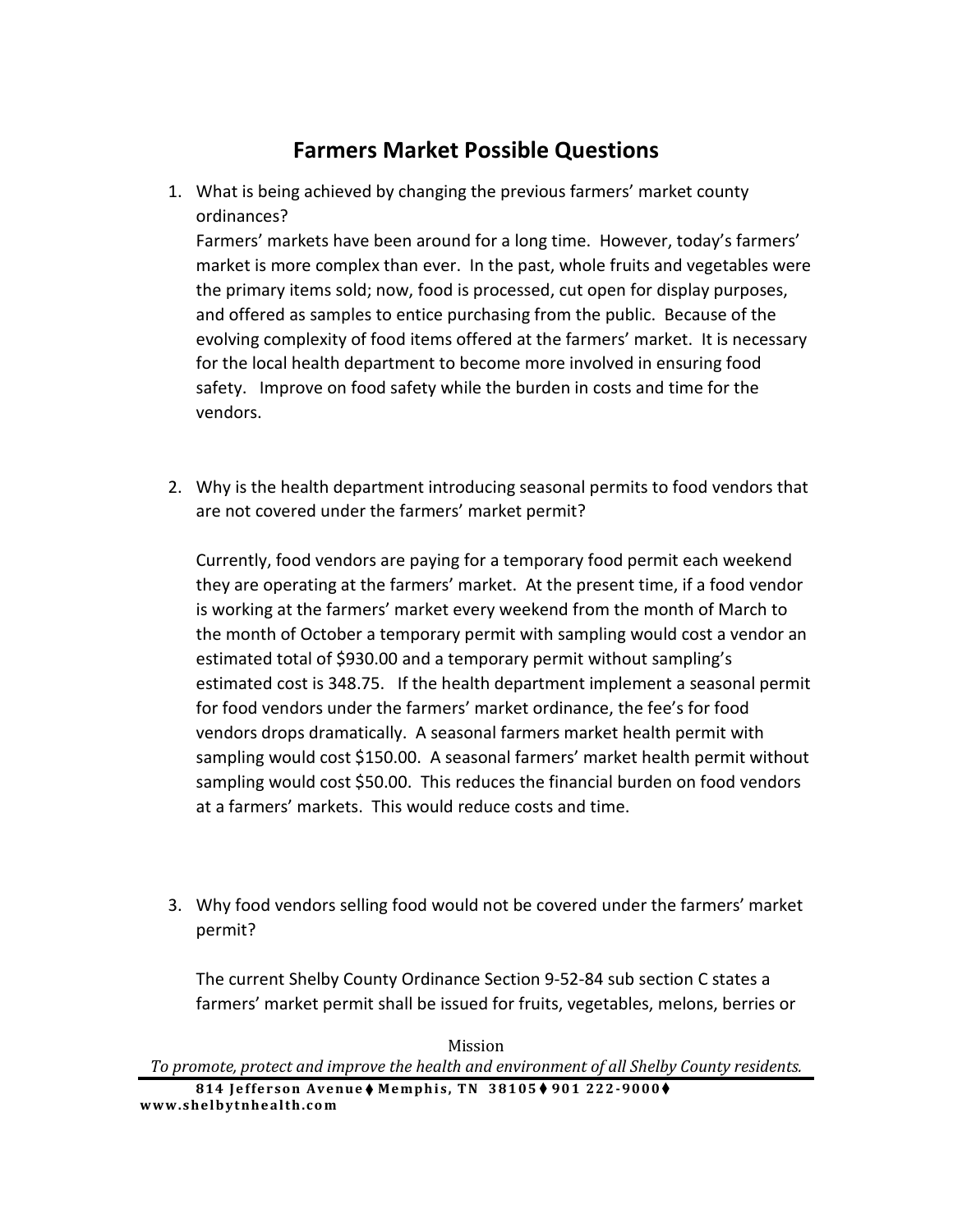nuts only. All other types of food sold at farmers' markets shall require a separate permit.

Sub Section E states fruits, including cantaloupe and watermelon, shall be sold whole and shall not be cut or sliced while on the premises of the market.

Farmers markets are a great way to directly market products to consumers, but ordinances must also evolve to encompass a newer market. This ordinance would provide a mechanism for supporting farmers market and new consumers.

4. Explain the seasonal permit and how would this benefit the food vendors selling food at the farmers' market from a health department perspective?

The product is prepared and sold can present a risk to consumers. Certain types of foods, can be potentially hazardous or Time Temperature Control for Safety Foods (TCS). Their products must be kept at a proper cold or holding temperature to keep consumers safe. Processed foods pose a high risk of botulism. Shelby county must inspect the food for safe preparation.

5. How would you prevent an illegal food vendor from selling their product at the farmers' market? What is being achieved by conducting inspections.

With the purposed new local farmers' market ordinance, stipulations have been put in place for the farmers' market, food vendors, and illegal food vendors. Failure to comply with the local ordinance will result in an environmental court citation or permit revocation.

With the increase of frequent inspections at farmers' markets, the environmentalist can check to make sure each food stand is properly permitted, food products are within TCS range, food products are protected and covered, and that overall food safety practices are conducted. (See example below)

6. Why are we increasing the annual fee for farmers' market from \$50.00 to \$300.00?

Mission *To promote, protect and improve the health and environment of all Shelby County residents.*